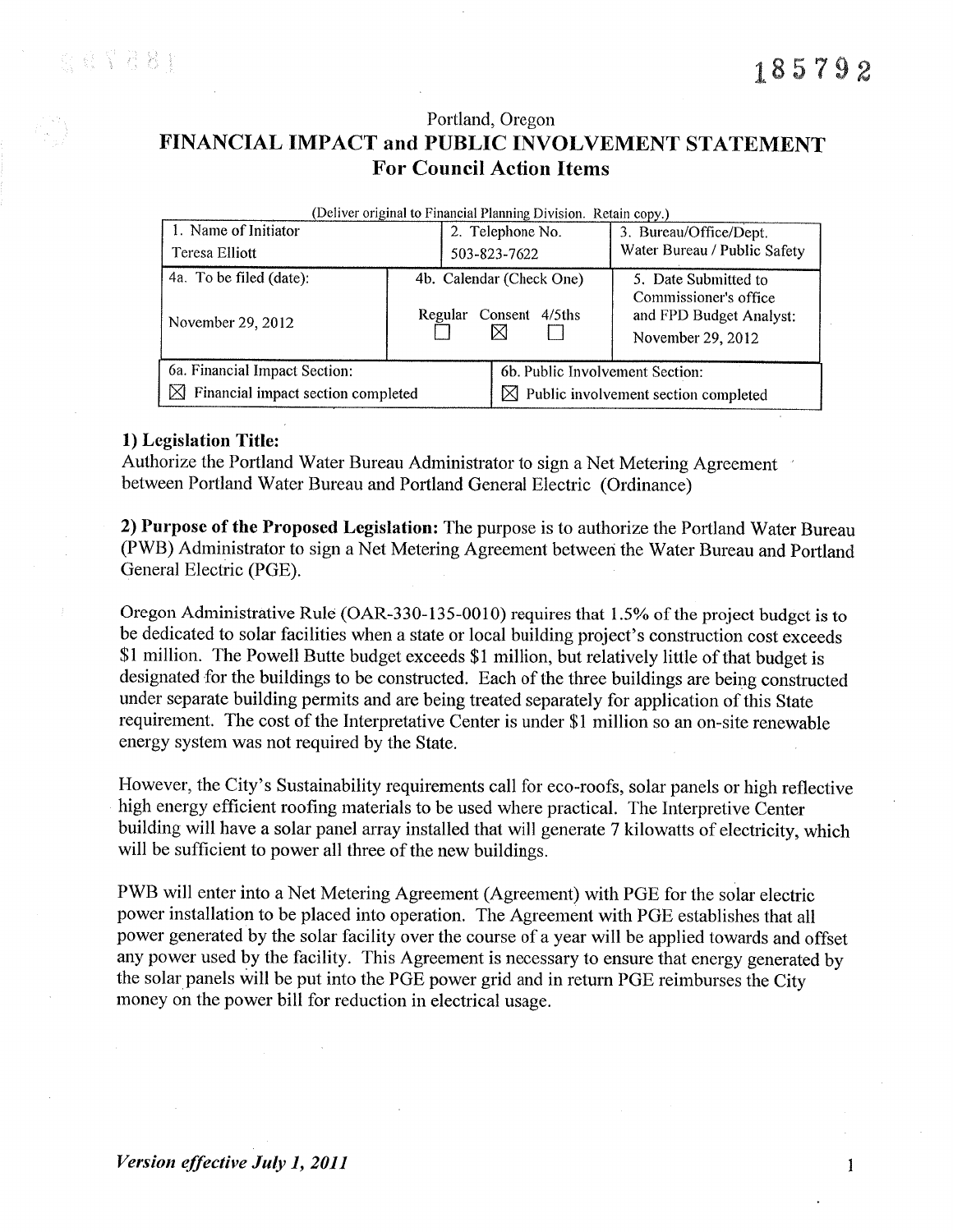S Q T 2 2 1

# 185792

3) Which area(s) of the city are affected by this Council item? (Check all that apply—areas are based on formal neighborhood coalition boundaries)?

 $\Box$  City-wide/Regional  $\Box$  Central Northeast

 $\Box$  Northeast

 $\boxtimes$  Southeast

 $\Box$  Northwest  $\Box$  Southwest

 $\Box$  North  $\Box$  East

 $\Box$  Central City

 $\Box$  Internal City Government Services

# **FINANCIAL IMPACT**

4) Revenue: Will this legislation generate or reduce current or future revenue coming to the City? If so, by how much? If so, please identify the source.

No. Revenue coming to the City will not be generated or reduced by the solar facility. However, power generated by the solar facility over the course of a year will be applied towards and offset any power used by the Powell Butte facility which will reduce operating costs.

5) Expense: What are the costs to the City related to this legislation? What is the source of funding for the expense? (Please include costs in the current fiscal year as well as costs in future years. If the action is related to a grant or contract please include the local contribution or match required. If there is a project estimate, please identify the level of confidence.)

There are no costs related to this legislation.

#### 6) Staffing Requirements:

Will any positions be created, eliminated or re-classified in the current year as a result of this legislation? (If new positions are created please include whether they will be part-time, full-time, limited term, or permanent positions. If the position is limited term please indicate the end of the term.) No.

Will positions be created or eliminated in *future years* as a result of this legislation? No.

(Complete the following section only if an amendment to the budget is proposed.)

7) Change in Appropriations (If the accompanying ordinance amends the budget please reflect the dollar amount to be appropriated by this legislation. Include the appropriate cost elements that are to be loaded by accounting. Indicate "new" in Fund Center column if new center needs to be created. Use additional space if needed.)

| Fund | Fund<br><b>Center</b> | <b>Commitment</b><br>Item | <b>Functional</b><br>Area | <sup>v</sup> unded<br>rogram | Grant | Sponsored<br>Program<br>---- | Amount |
|------|-----------------------|---------------------------|---------------------------|------------------------------|-------|------------------------------|--------|
|      |                       |                           |                           |                              |       |                              |        |

[Proceed to Public Involvement Section — REQUIRED as of July 1, 2011]